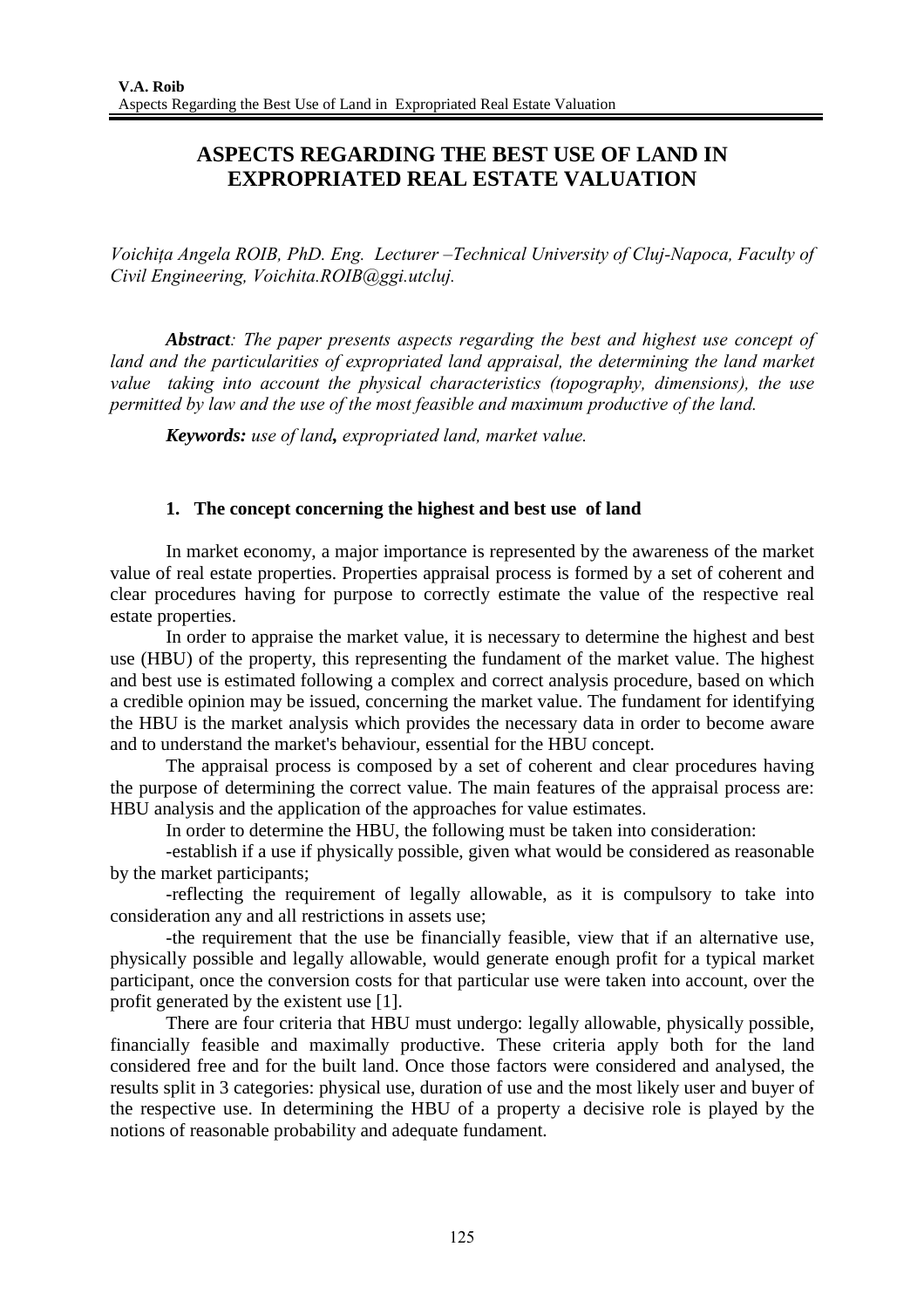Any and all use that is physically possible, legally allowable and financially feasible has the potential of becoming the maximally productive use of the respective property (Venn diagram), Fig. 1, [2].



financially feasible

Fig. 1. Maximum Productivity (Venn diagram)

Generally, several alternative uses are analysed, thus selecting the maximally productive use satisfying all the criteria.

In estimating the market value, the HBU analysis is performed in order to identify 3 features of the property: the physical use, the duration of use, the market participants associated to that use.

# **2. The analyse of the highest and best use for the expropriated real estate properties**

In the process of evaluating expropriated property, the ways of establishing the value of lands and buildings which cannot be restituted in – kind to entitled persons, are regulated by the provisions of Law 10/2001.

The highest and best use analysis for lands which cannot be given back to their former owners included the appraisal of the following occurrences:

- the land was free at the time of the expropriation, and subsequently constructions were raised on it;

- the land was built at the time of the expropriation, the constructions were demolished, and subsequently other constructions were raised on it.

In order to appraise the value for the reimbursement of expropriated real estates – lands, for the HBU analysis the current use was selected, in this case this being the one fructifying the highest value of the property.

Thus, considering the current use as the best use, for the expropriated land considered free, the following items were analyzed:

- Physical possibility: physical limits/restrictions: land topography, emplacement features, size and dimensions of the land.
- Legal allowance: restrictions concerning the use of the land. The current location and other restrictions considering land's use were taken into account.
- Financial feasibility: analysis of the current specific real estate market: recent sales, quotations, market conditions, indicators concerning the activity in the field of constructions, balance between utility, demand and rarity.
- Maximal productivity: current use of the property leading to the highest value of the land.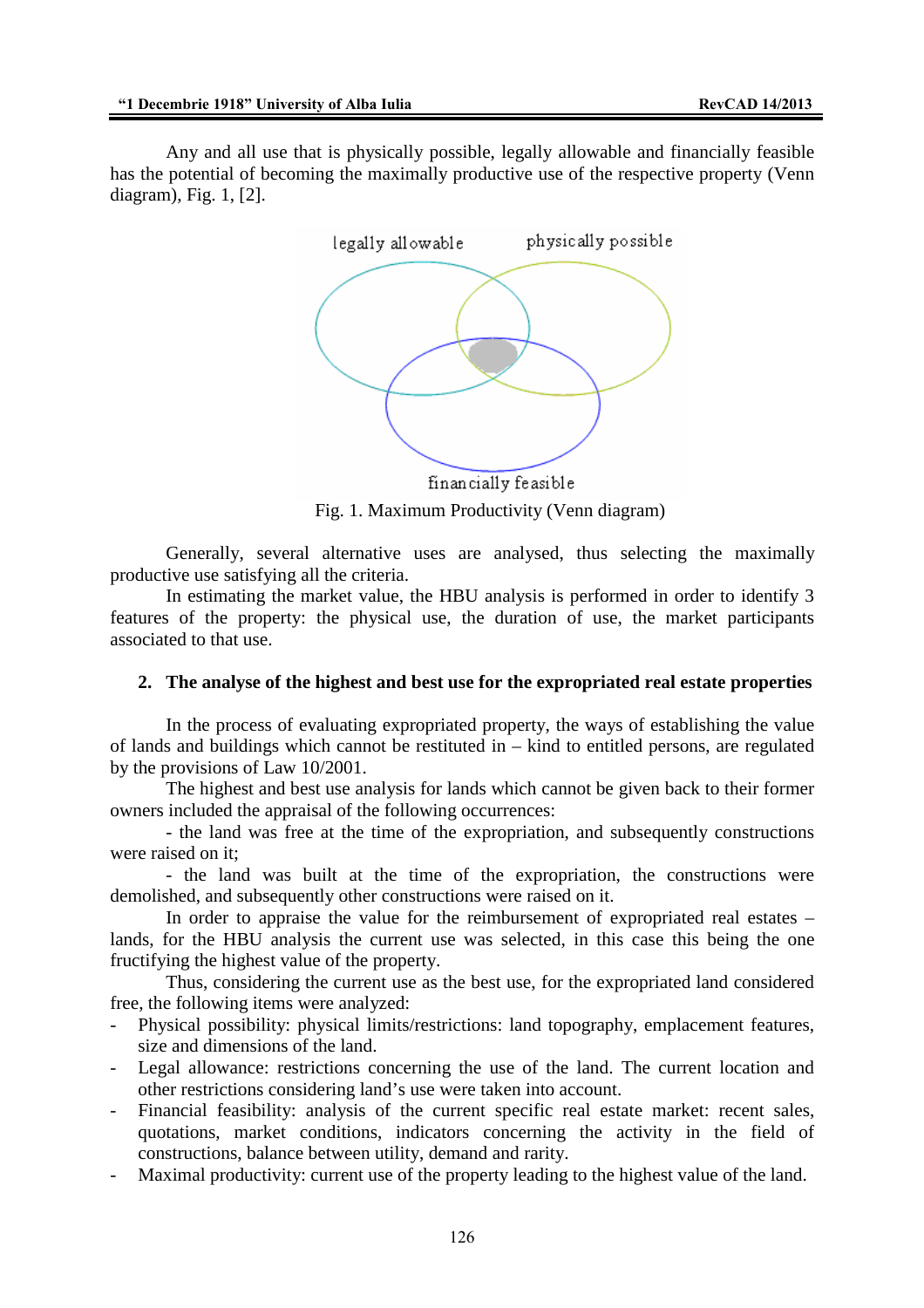# **2.1 Appraisal of land value based on the highest and best use**

Once the HBU of the land considered free is analyzed and identified is completed, the identification of the ideal constructions is considered. The ideal construction or upgrading is the one obtaining the maximal advantage following the location potential, view the demands on the specific market and considering any and all aspects regarding building project and urban indicators.

The following recognized methods of evaluation are being applied regarding land evaluation for establishing compensations: sales comparison technique, parceling and development technique, repartition (allocation), extraction, residual land technique, ground rent capitalization (rent) [1].

In the occurrences studied and focusing on reimbursement rights, the best use supposes the development of some construction works, so that the appraiser determined the type and features of the construction by taking into account the current use and the urban indicators, the estimated costs for land amenities and building development (direct, indirect expenses, design costs, taxes, entrepreneur profit), financing, commissions, incomes obtained from constructions, thus obtaining the value of the land by applying the extraction approach.

 A case study is presented herein bellow: 3 real estates situated in the same zone, having the same surface, properties 1 and 2 being at the time of the expropriation free lands and property 3 land with constructions. At the present time, the lands are part of a residential complex, on the lands 1 and 3 there are accommodation buildings ground floor  $+10$ , and on the land 2 a residential building ground floor  $+10$  with commercial ground floor, Fig. 2.



Fig. 2. Expropriated land

According to the approved General Urban Plan, in this zone it is permitted to build constructions with a height regime of ground floor+10. The analysed lands are considered free; in respect to the physical and utility features, no internal, nor external improvements and upgrading are necessary.